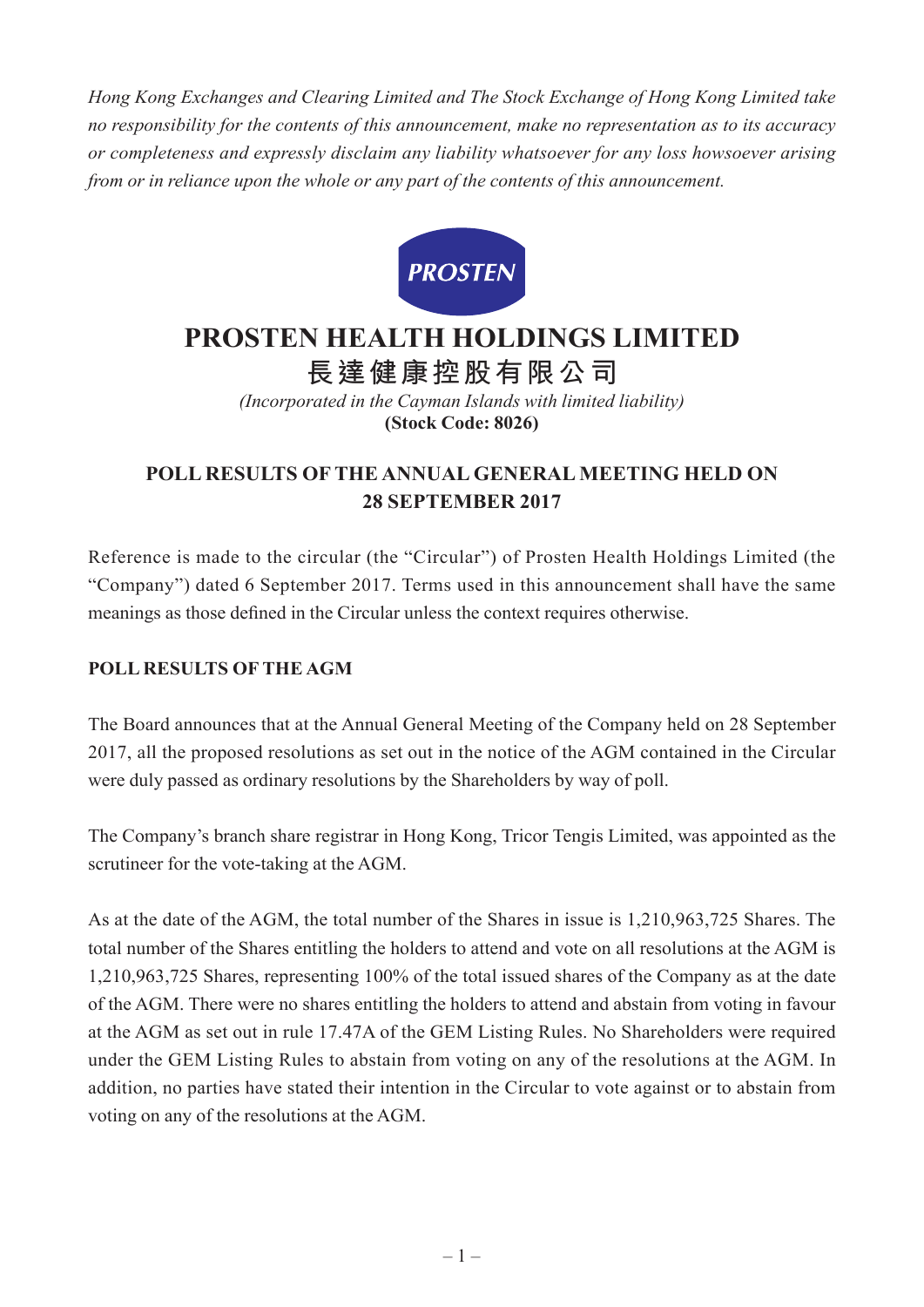The poll results in respect of the resolutions proposed at the AGM are as follows:

| <b>Ordinary Resolutions</b> |                                                      |                                                  | Number and % of Votes |                |
|-----------------------------|------------------------------------------------------|--------------------------------------------------|-----------------------|----------------|
|                             |                                                      |                                                  | For                   | <b>Against</b> |
| 1.                          |                                                      | To receive and consider the audited consolidated | 334,196,319           |                |
|                             | financial statements of the Company and the          |                                                  | 100.00%               | $0.00\%$       |
|                             | reports of the directors (the "Directors") and       |                                                  |                       |                |
|                             |                                                      | auditors for the year ended 31 March 2017.       |                       |                |
| 2.                          | (i)                                                  | To re-elect the following Directors:             |                       |                |
|                             |                                                      | Mr. Chen Weixi;<br>(a)                           | 334,196,319           | $\overline{0}$ |
|                             |                                                      |                                                  | 100.00%               | $0.00\%$       |
|                             |                                                      | Mr. Xu Xiaoping; and<br>(b)                      | 334,196,319           | $\theta$       |
|                             |                                                      |                                                  | 100.00%               | $0.00\%$       |
|                             |                                                      | Mr. Lam Kwok Cheong;<br>(c)                      | 334,196,319           | $\overline{0}$ |
|                             |                                                      |                                                  | 100.00%               | $0.00\%$       |
|                             | (ii)                                                 | To authorise the board of Directors (the         | 334,196,319           | $\overline{0}$ |
|                             |                                                      | "Board") to fix the Directors' remuneration.     | 100.00%               | $0.00\%$       |
| 3 <sub>1</sub>              | To re-appoint HLB Hodgson Impey Cheng                |                                                  | 334,196,319           | $\theta$       |
|                             | Limited as auditors of the Group and to authorise    |                                                  | 100.00%               | $0.00\%$       |
|                             |                                                      | the Board to fix their remuneration.             |                       |                |
| $\overline{4}$ .            | To grant a general mandate to the Directors to       |                                                  | 334,196,319           | $\overline{0}$ |
|                             | repurchase shares of the Company not exceeding       |                                                  | 100.00%               | $0.00\%$       |
|                             | 10% of the existing issued shares of the Company.    |                                                  |                       |                |
| 5.                          | To grant a general mandate to the Directors to allot |                                                  | 310,225,319           | 23,971,000     |
|                             | and issue additional shares of the Company not       |                                                  | 92.83%                | 7.17%          |
|                             | exceeding 20% of the existing issued shares of the   |                                                  |                       |                |
|                             |                                                      | Company.                                         |                       |                |
| 6.                          | To extend the general mandate granted to the         |                                                  | 334, 196, 319         | $\overline{0}$ |
|                             | Directors to issue shares by the number of shares    |                                                  | 100.00%               | $0.00\%$       |
|                             | repurchased.                                         |                                                  |                       |                |

On the basis of the votes set out for all the resolutions above, as more than 50% of the votes were cast in favour of the resolutions, the resolutions were duly passed as ordinary resolutions.

## By order of the Board **PROSTEN HEALTH HOLDINGS LIMITED Xu Zhigang**

*Chairman*

Hong Kong, 28 September 2017